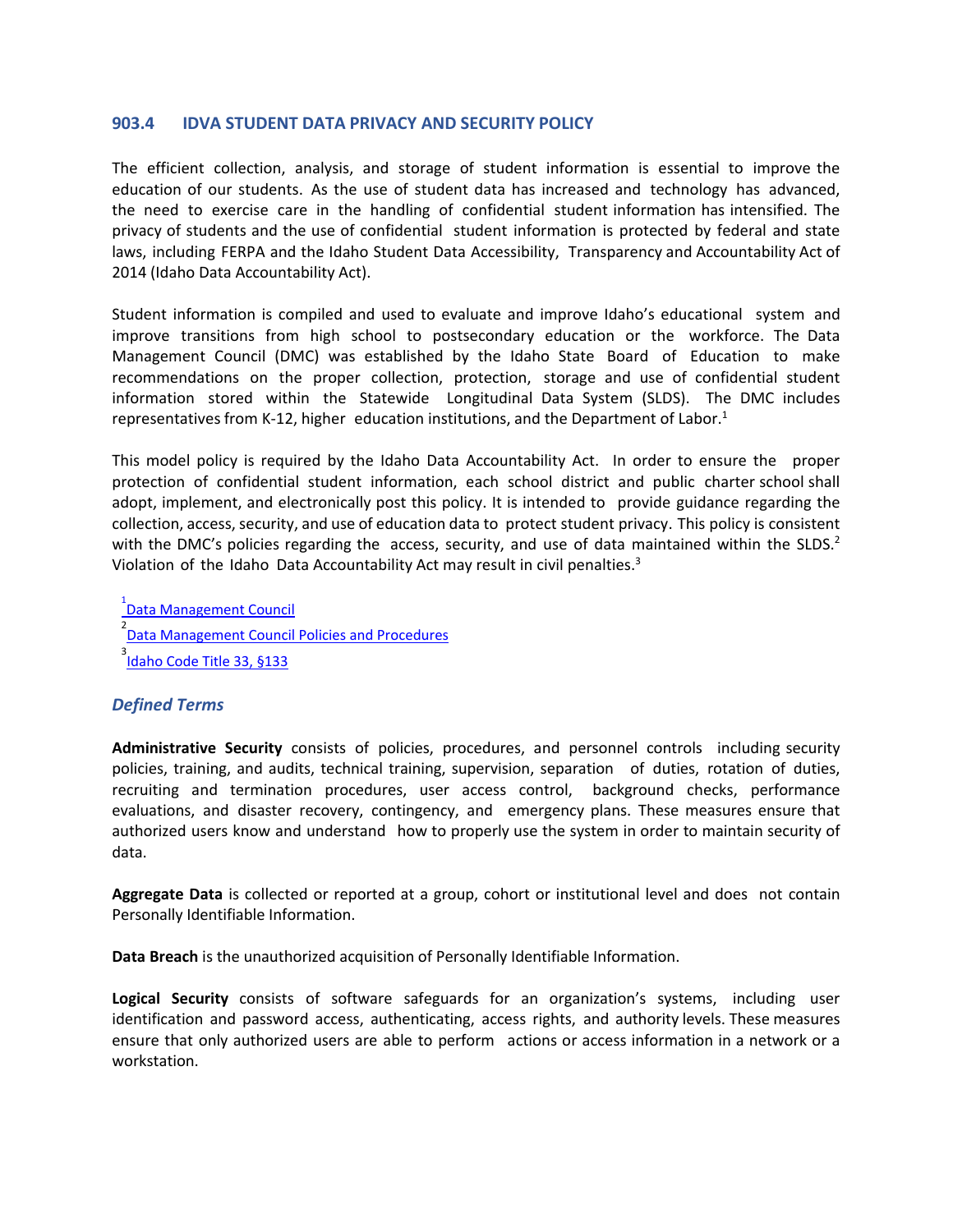**Personally Identifiable Information**  includes: a student's name; the name of a student's family; the student's address; the students' social security number; a student's education unique identification number or biometric record; or other indirect identifiers such as a student's date of birth, place of birth, or mother's maiden name; and other information that, alone or in combination, is linked or linkable to a specific student that would allow a reasonable person in the school community who does not have personal knowledge of the relevant circumstances to identify the student.

**Physical Security**  describes security measures designed to deny unauthorized access to facilities or equipment.

**Student Data**  means data collected at the student level and included in a student's educational records.

**Unauthorized Data Disclosure**  is the intentional or unintentional release of Personally Identifiable Information to an unauthorized person or untrusted environment.

## Collection

• Idaho Virtual Academy shall follow applicable state and federal laws related to student privacy in the collection of student data.

## Access

- Unless prohibited by law or court order, Idaho Virtual Academy shall provide parents, legal guardians, or eligible students, as applicable, the ability to review their child's educational records.
- The Superintendent, administrator, or designee, is responsible for granting, removing, and reviewing user access to student data. An annual review of existing access shall be performed.
- Access to Personally Identifiable Information maintained by Idaho Virtual Academy shall be restricted to: (1) the authorized staff of the public charter school who require access to perform their assigned duties, (2) authorized employees of the State Board of Education and the State Department of Education who require access to perform their assigned duties, and (3) vendors who require access to perform their assigned duties.

## **Security**

- Idaho Virtual Academy shall have in place Administrative Security, Physical Security, and Logical Security controls to protect from a Data Breach or Unauthorized Data Disclosure.
- Idaho Virtual Academy shall immediately notify the Executive Director of the Idaho State Board of Education and the State Superintendent of Public Instruction in the case of a confirmed Data Breach or confirmed Unauthorized Data Disclosure.
- Idaho Virtual Academy shall notify in a timely manner affected individuals, students, and families if there is a confirmed Data Breach or confirmed Unauthorized Data Disclosure.

## Use

- Publicly released reports shall not include Personally Identifiable Information and shall use Aggregate Data in such a manner that reidentification of individual students is not possible.
- Contracts with outside vendors involving student data, which govern databases, online services, assessments, special education or instructional supports, shall include the following provisions which are intended to safeguard student privacy and the security of the data:
	- Requirement that the vendor agree to comply with all applicable state and federal laws;